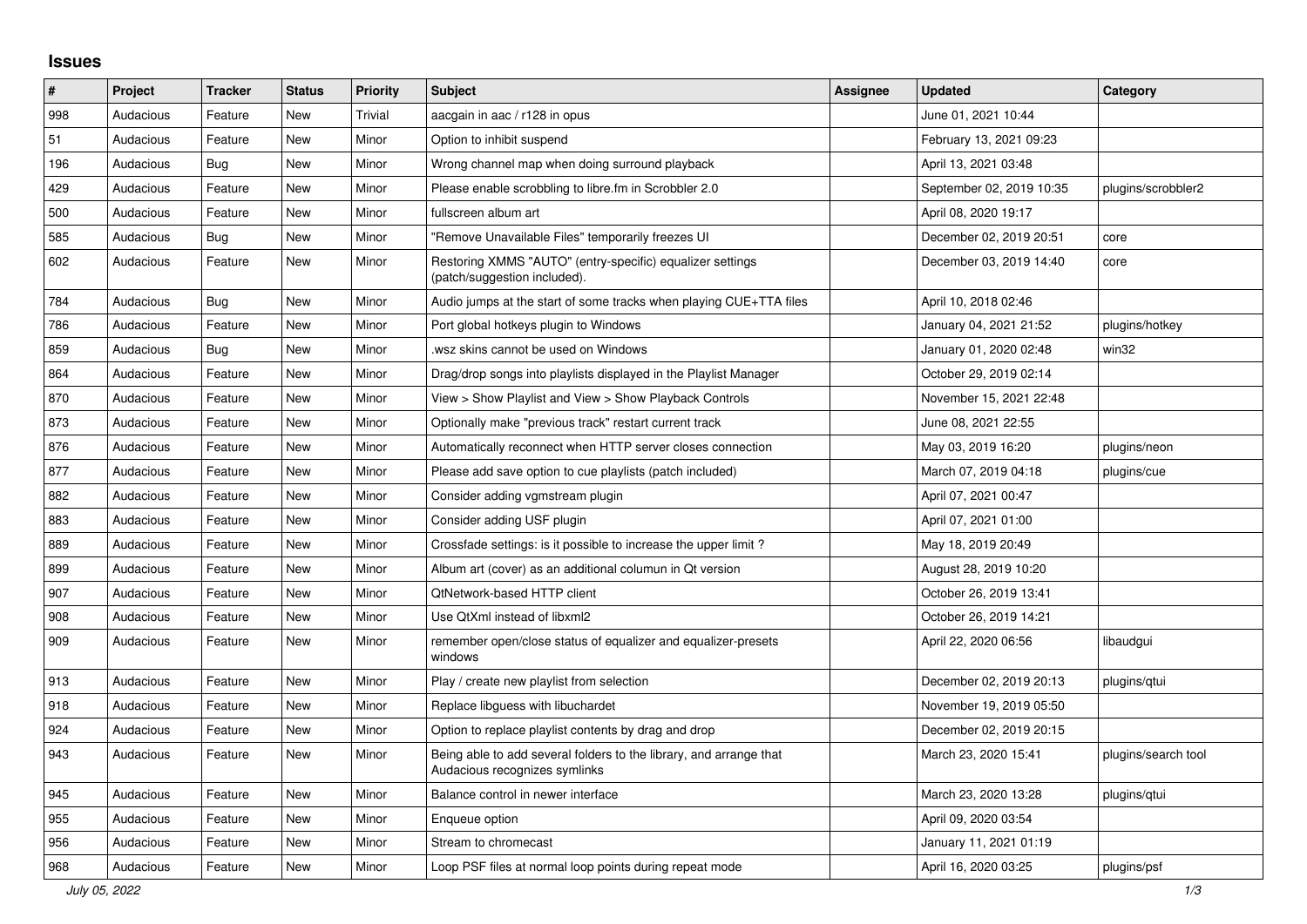| $\#$ | Project   | <b>Tracker</b> | <b>Status</b> | <b>Priority</b> | <b>Subject</b>                                                                                      | <b>Assignee</b> | <b>Updated</b>                      | Category                 |
|------|-----------|----------------|---------------|-----------------|-----------------------------------------------------------------------------------------------------|-----------------|-------------------------------------|--------------------------|
| 969  | Audacious | Feature        | New           | Minor           | streamtuner plugin: Please add column-sortability, or at least sort<br>alphabetically by 1st column |                 | June 16, 2020 09:54                 | plugins/streamtuner      |
| 973  | Audacious | Bug            | New           | Minor           | "snd_pcm_recover failed" alsa error and "String leaked" warnings                                    |                 | August 28, 2021 08:52               |                          |
| 975  | Audacious | <b>Bug</b>     | New           | Minor           | Segfault/leak on exit with streamtuner enabled                                                      |                 | Ariadne Conill   May 01, 2020 00:17 | plugins/streamtuner      |
| 987  | Audacious | Feature        | New           | Minor           | Closing of Search Library tool by same method as opening it                                         |                 | May 13, 2020 00:15                  |                          |
| 993  | Audacious | Bug            | New           | Minor           | Lyrics for streamed content are written to cache but not read.                                      |                 | June 07, 2020 13:10                 | plugins/lyricwiki        |
| 995  | Audacious | Feature        | New           | Minor           | Add star rating to songs                                                                            |                 | June 16, 2020 09:56                 |                          |
| 996  | Audacious | Feature        | New           | Minor           | Refine playlists when searching (search all playlists)                                              |                 | June 16, 2020 09:58                 |                          |
| 1011 | Audacious | Feature        | New           | Minor           | Visible separator of folders in the playlist                                                        |                 | July 18, 2020 16:10                 |                          |
| 1013 | Audacious | Feature        | New           | Minor           | Request re Album Art using music file metatag                                                       |                 | August 03, 2020 22:48               |                          |
| 1014 | Audacious | Bug            | New           | Minor           | Some .VGM/.VGZ files fail to play                                                                   |                 | August 17, 2020 15:29               | plugins/console          |
| 1017 | Audacious | Feature        | New           | Minor           | QT Global Hotkeys rework proposal and cross-platform support                                        | Domen Mori      | December 07, 2020 04:22             | plugins/hotkey           |
| 1046 | Audacious | Feature        | New           | Minor           | Add all id3v2 frames in the settings of Playlist available columns                                  |                 | December 28, 2020 21:14             | plugins/gtkui            |
| 1047 | Audacious | Feature        | New           | Minor           | Stop playing after any chosen track                                                                 |                 | December 29, 2020 01:23             |                          |
| 1048 | Audacious | Feature        | New           | Minor           | PipeWire support                                                                                    |                 | May 04, 2022 19:36                  |                          |
| 1057 | Audacious | Feature        | New           | Minor           | Matroska (mka) chapter support                                                                      |                 | August 27, 2021 22:54               |                          |
| 1058 | Audacious | Feature        | New           | Minor           | Allow changing the language/locale in settings                                                      |                 | January 30, 2021 18:11              |                          |
| 1066 | Audacious | Feature        | New           | Minor           | Allow Equalizer window to be resized.                                                               |                 | February 11, 2021 10:05             |                          |
| 1067 | Audacious | Feature        | New           | Minor           | Equalizer adjustments are coarse.                                                                   |                 | February 11, 2021 10:09             |                          |
| 1071 | Audacious | Feature        | New           | Minor           | Linkage could be improved for packagers.                                                            |                 | March 31, 2021 00:32                |                          |
| 1072 | Audacious | Feature        | New           | Minor           | QT AOSD plugin                                                                                      |                 | February 17, 2021 21:18             | plugins/aosd             |
| 1076 | Audacious | Feature        | New           | Minor           | Adjustable background and fonts colors and fonts size in<br>playlist---zoomable playlist            | Tom Hammer      | March 09, 2021 00:38                | plugins/playlist-manager |
| 1082 | Audacious | Feature        | New           | Minor           | File writer option to pad track numbers with leading zeros                                          |                 | March 31, 2021 00:15                | plugins/filewriter       |
| 1088 | Audacious | Feature        | New           | Minor           | plugin: status icon: ADD option to select tray mouse Middle Click action                            |                 | April 11, 2021 12:05                | plugins/statusicon       |
| 1091 | Audacious | Feature        | New           | Minor           | Built-in lyrics support                                                                             |                 | April 28, 2021 18:24                |                          |
| 1092 | Audacious | Feature        | New           | Minor           | Reread metadata on play option                                                                      |                 | April 30, 2021 03:35                |                          |
| 1093 | Audacious | Feature        | New           | Minor           | Make the Song Dialog (Qt) window wider by default                                                   |                 | May 17, 2021 15:36                  |                          |
| 1095 | Audacious | Feature        | New           | Minor           | Ctrl + $Z$ / R to undo / redo changes to playlist                                                   |                 | May 07, 2021 18:42                  |                          |
| 1096 | Audacious | Feature        | New           | Minor           | Calculate and show selection stats in the status bar                                                |                 | May 10, 2021 03:06                  |                          |
| 1097 | Audacious | Feature        | New           | Minor           | Replace the volume button with a horizontal scale                                                   |                 | May 17, 2021 00:21                  |                          |
| 1098 | Audacious | Feature        | New           | Minor           | Hide empty Services playlist sub-menu                                                               |                 | May 10, 2021 09:25                  | libaudgui                |
| 1099 | Audacious | Feature        | New           | Minor           | Per-track ReplayGain shouldn't be enabled by default                                                |                 | May 09, 2021 13:41                  |                          |
| 1106 | Audacious | <b>Bug</b>     | New           | Minor           | Could not communicate with last.fm: Error in the HTTP2 framing layer.                               |                 | June 15, 2021 21:30                 | plugins/scrobbler2       |